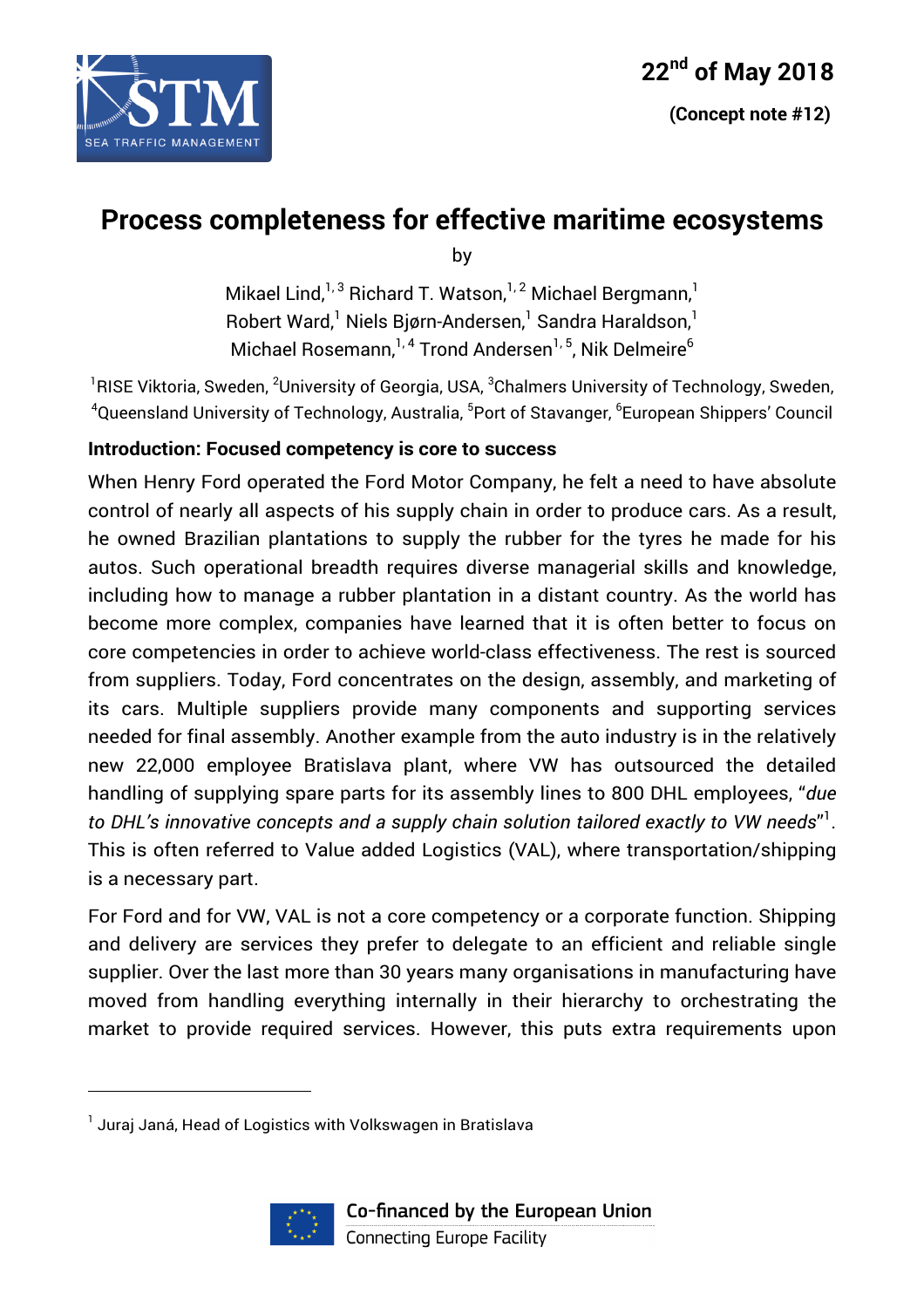

each provider throughout the transport chain, such as shipping companies, ports with their conglomerate of service providers, and hinterland operators.

In this short concept note, the notion of *process completeness* is proposed as a way to identify the requirements of transport hubs, such as seaports, in order to enable inter-operability and higher effectiveness in the supply chain. $^2$  As such, transport is seen as an integrated process in which different parties (manufacturers, traders, shipping lines, land transport providers, ports, etc...) have to effectively and efficiently collaborate effectively and efficiently in order to provide excellent service.

#### **The service imperative**

 $\overline{a}$ 

By enabling customers to move goods between two points, shipping lines and all other parties mentioned previously provide a critical service to the global economy. Thus, customer service is a key source of competitive advantage for many organizations, and in order to develop a customer service strategy, transport companies need to understand what their customers want and how they provide the service components to the overall experience. As such *process completeness* is a fundamental objective for meeting customers' needs.

*Process completeness* occurs when the service delivered meets the customers' expectations and the required service resources are deployed efficiently and effectively. Failure of the service delivery process to meet customers' expectations can be due to either process under-completeness or over-completeness.

*Process under-completeness* occurs when an under-investment in resources results in an inability to meet customers' expectations. The failure to satisfactorily fulfil a customer's needs creates a *service gap*. For example, the lack of sufficient capacity in the maritime transport process leads to bottlenecks and subsequent waiting time that, to the customer, is a service gap. Likewise, a customer who has to individually contract and coordinate with multiple members of a transport network will perceive another service gap (the lack of orchestration).

 $2$  Lind M., Watson R.T., Bergmann M., Ward R., Andersen N-B., Jensen T., Haraldson S., Zerem A., Rosemann M. (2018) Digitizing the maritime eco-system - Improving door-to-door coordination via a digitized transport chain, Concept note #11, STM Validation project

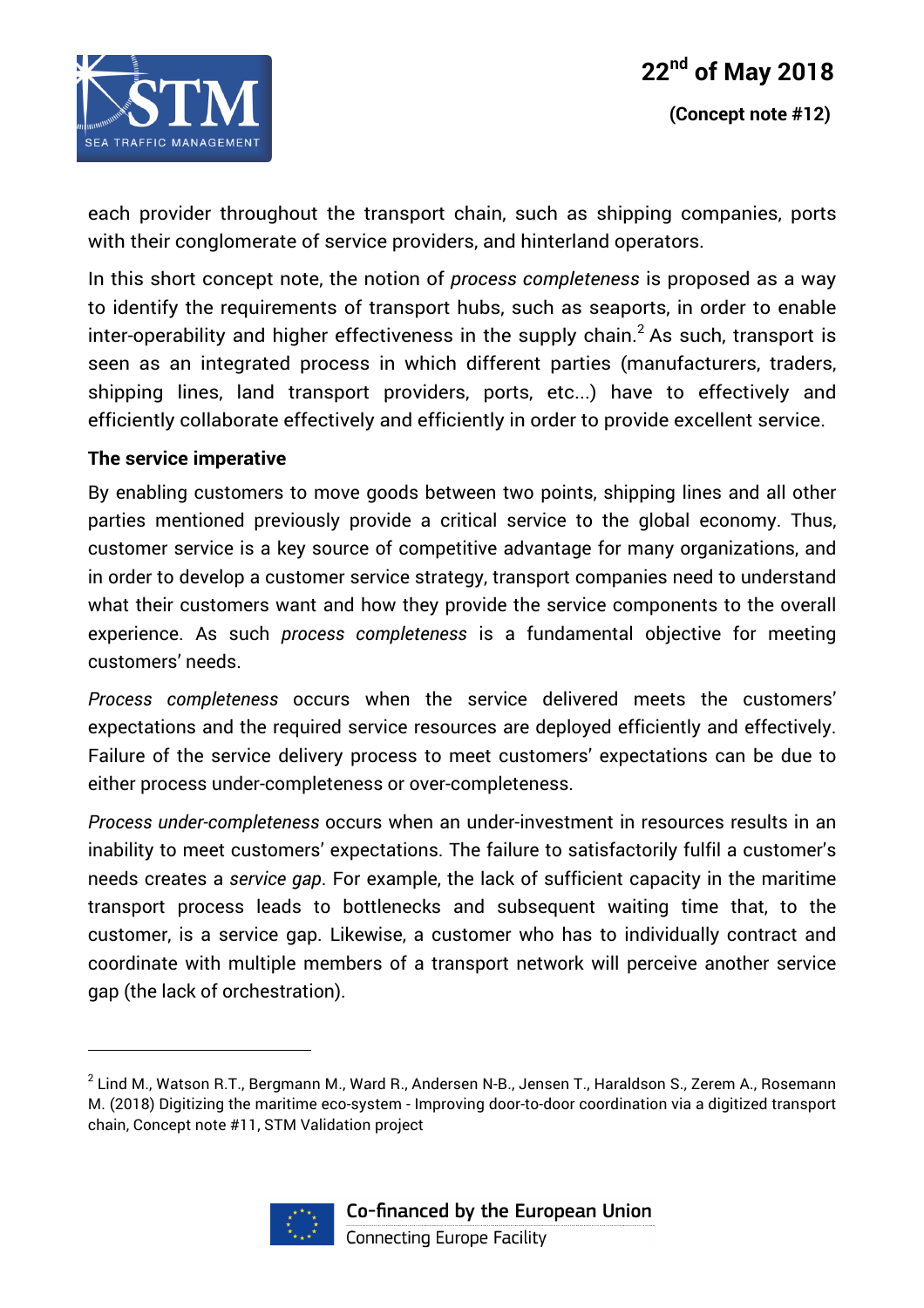

Conversely, *process over-completeness* occurs when there is an over-investment in resources leading to a capacity and capability that customers neither need nor expect. This could be when assets sit idle for a substantial amount of time.

Process completeness therefore means (just-in-time) synchronisation of service capacities with the required demand, so that there are minimal waiting or idle times.

Hence, process completeness in the transport eco-system will have occurred when a single agent manages and coordinates the set of transport services needed to deliver end-to-end customer service. For example, a product transported between two points might require multiple services from road, rail, and shipping as it moves from hub to hub on its journey from manufacturer to final consumers. While each of these economic entities/actors may view themselves as independent service providers, customers generally prefer a single complete service. They prefer to source the complete process from one entity who carries the overall responsibility for the orchestration of all related process steps, so that they can avoid the complexity and knowledge required to deal with a complex transport ecosystem.

Accordingly, every actor in the transport service chain needs to recognize that they have a key role in delivering end-to-end customer services as a common object of interest (goal). $3$  This means that they need to be mindful that in attempting to optimize their individual performance (the local optimum) they do not compromise process completeness for the entire chain, i.e. the global optimum.

The transport process network provides services to a range of customers, including shipping companies (which could be charterers), cargo shippers, cargo owners, and cargo receivers.<sup>2</sup> There can also be actors combining several of the services. For example, a shipping company that also offers a range of services to its customers (cargo owners, shippers etc.). Another example is a shipping line receiving services from various entities within a port, such as towage, bunkering, cargo operations, and waste management. A further example is rail and trucking companies who also provide transport services to the senders and receivers of goods as part of a total transport process network.

 $3$  Haraldson S. (2015) Digitalization of Sea Transports - Enabling Sustainable Multi-Modal Transports, Twenty-first Americas Conference on Information Systems, Puerto Rico, 2015

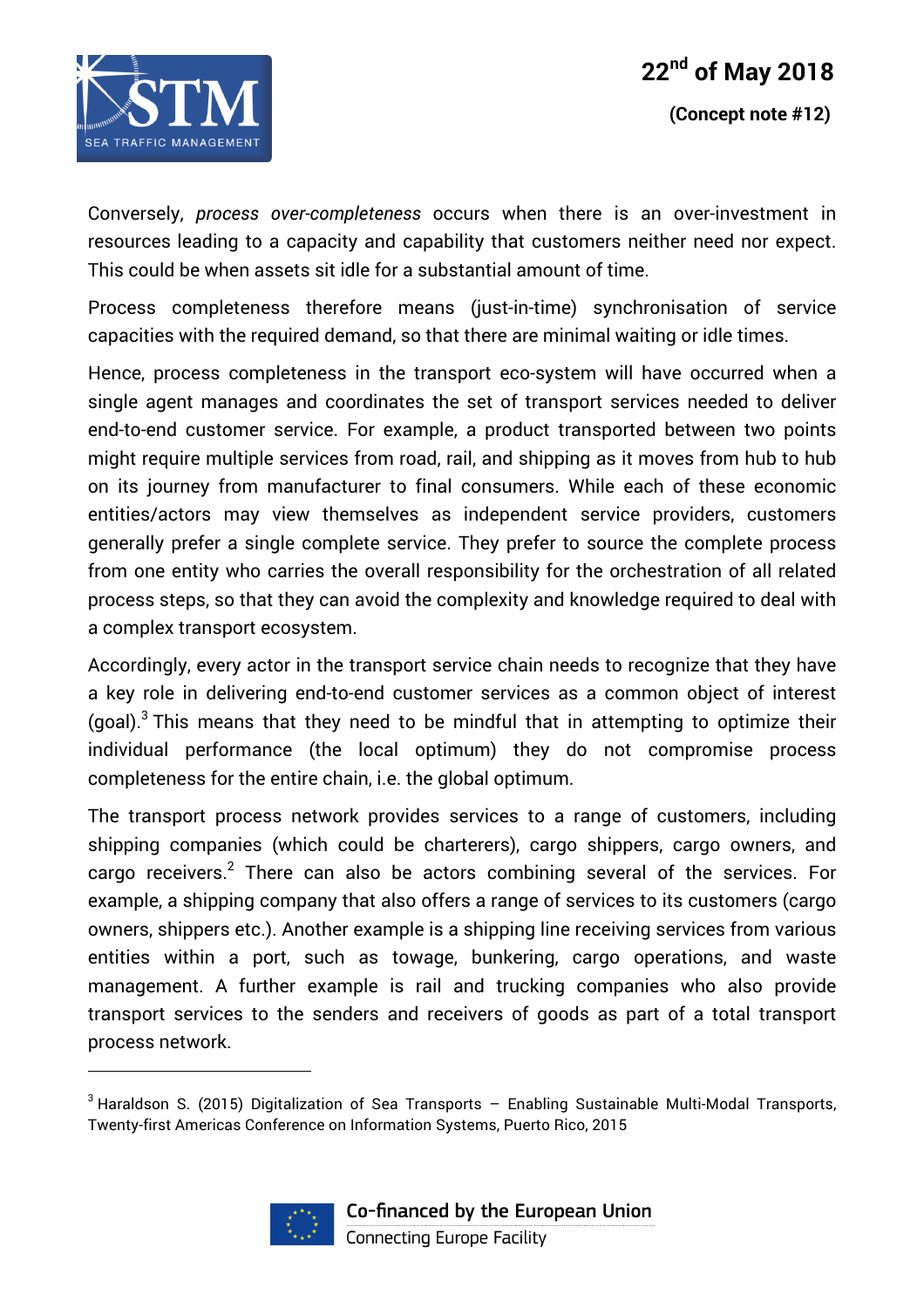

# **22nd of May 2018**

 **(Concept note #12)**

Achieving process completeness is dependent upon each of the service providers meeting previously agreed targets and expectations and responding with agility when adjustments are necessary. For example, in the shipping context, pilots, tug operators and berths must be ready when expected, and terminal operators must unload or load within a planned time-window. It also means that receivers should get their goods on time and both the sender and the receiver are kept fully informed of the progress of a shipment. This is the basis for optimal service provision. Consequently, common situational awareness, based upon upstream plans and progress and downstream capabilities, is important to achieve the balance between process under- and overcompleteness. To do this, expectations must be met by all the actors in the various transport modes in the network between a sender and a receiver of goods. The definition and careful monitoring of mutually signed service level agreements at critical touchpoints along a transport process helps to embed process completeness.

It is most likely that transport networks will struggle to meet process completeness when there are many interfaces and actors in the delivery chain and when there is inadequate investment in data exchange to enable the levels of coordination necessary to ensure seamless transitions between modes, such as vessel to road and/or rail. For process completeness, there must be process and data integration within and across the service providers. Additionally, because hub facilities are frequently co-utilized, cooperative scheduling and the use of established procedures for quickly arbitrating conflicting resource requests are essential for hub level process completeness and in turn for achieving the overall process integration in the transport ecosystem.

As illustrated in Figure 1, from the customer's perspective, there are four distinct options to achieving process completeness: functional completeness, firm completeness, static multi-firm completeness, and dynamic multi-firm completeness.

*Functional completeness* when one department or functional area within an enterprise completely fulfils a customer's service needs. The customer deals with only one contact point for all aspects of a process, such as a door-to-door shipment. For customers, this is the ideal situation. VW's use of DHL to handle inbound logistics (including unpacking and bringing all parts to the correct place on the assembly line) for its Bratislava plant is a powerful example of functional completeness. This means that the department / functional area becomes the orchestrator for the realization of the customer demands.



Co-financed by the European Union Connecting Europe Facility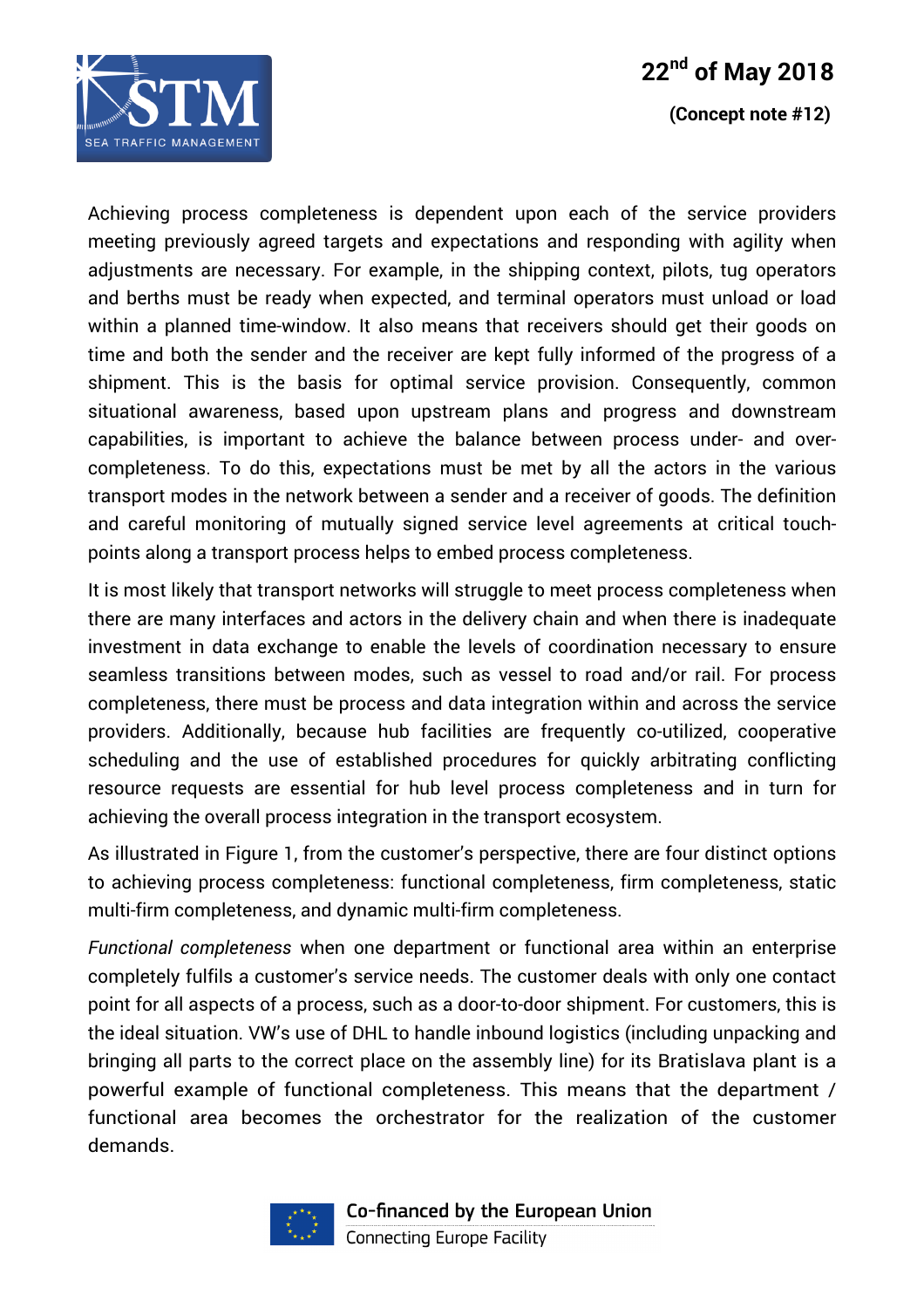

### **22nd of May 2018**

#### **(Concept note #12)**



**Figure 1: Process completeness options**

*Firm completeness* is necessary when a customer's needs span multiple functional areas within the same firm and the customer must deal separately with each of these functional areas. For example, the customer might have to deal with the trucking and shipping divisions of a multi-modal firm. However, when there are several service providers, the service might not be completely seamless, and the customer has to resolve them or live with procedural inefficiencies. For example, the physical transition from trucking to shipping might work smoothly, but if the divisional information systems of the trucking and rail divisions are fragmented or incompatible (which often happens after mergers and acquisitions), then important and up-to-date data on progress can be lost or be difficult to access.

For example, the Maersk shipping group, constantly face the unwieldy task of trying to digitally integrate or at least enable seamless digital necessary data exchange for a range of different systems operated by the freight forwarders and the terminal operators in different geographical locations, container shipping lines, etc. Furthermore, on top of this comes the desire for digital integration with suppliers and customers.

*Static multi-firm* completeness occurs when a group of transport network companies create an alliance to solve a customer's need but continue to operate as independent units. Thus, a shipping and a trucking company might establish a partnership to provide physical door-to-door delivery between selected major cities on a daily basis, but if their information systems are not integrated, then the customer will likely have to deal with multiple points of contact. Another example of a deficiency in process completeness is when you book a ticket with airline A and are offered a discount with hotel chain B in your destination city but then discover that you have to re-enter your travel details into the hotel's information system. This is a rudimentary attempt at process completeness that



Co-financed by the European Union **Connecting Europe Facility**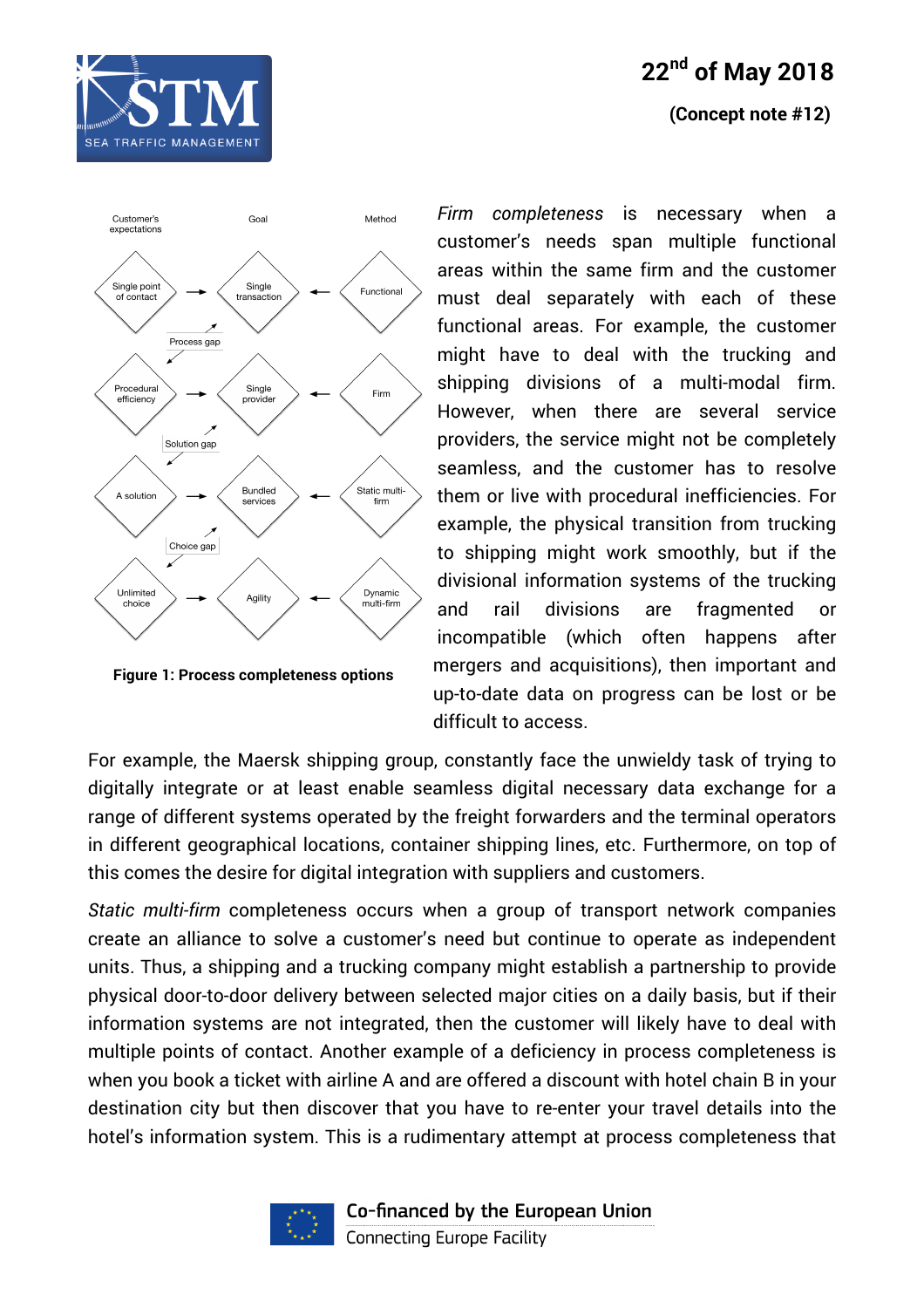

many customers will find cumbersome because it does not deliver the expected level of integration.

*Dynamic multi-firm* completeness is necessary when the changing and diverse needs of customers requires agility in the use of a network of service providers. An engineering company serving many customers across multiple countries might find that its needs vary depending upon the size of the product to be shipped and its destination. As a result, the engineering firm might need to employ different transport networks and different contracts for its deliveries. Accordingly, the engineering company needs to have expertise in a non-core area, unless it is possible to find a third party logistics service provider with a single point of contact, capable of handling all transport needs.

The different types of process completeness also apply to each individual transport provider, such as a ship, where the unit of focus determines the level of process completeness. If a ship treats a port visit as its unit of focus, process completeness should most likely involve a single contact point for all the services related to the port, which is functional completeness, because a port visit is the ship's purpose (the purpose of call). To support such a single point of contact arrangement for port activities, the Port Collaborative Decision Making (PortCDM) concept, as developed within Sea Traffic Management (STM), is intended to provide a holistic perspective to enable the efficient conduct of the sea transport process. On the lowest level,  $PortCDM<sup>4</sup>$  can help achieve functional completeness by providing the data necessary to support process completeness by a single entity coordinating the services all actors involved in a port visit.

However, many customers face static or dynamic multi-firm **in**completeness because a voyage is their unit of focus, and a voyage, or several voyages in sequence, might require them to deal with multiple ports, customs authorities and so forth. Corporations (such as a shipping company) tend to be centred on a specific service as opposed to an end-toend customer experience. The adoption of PortCDM across multiple ports will contribute to improving process completeness for a voyage or a sequence of voyages as it provides an integrated data platform enabling port-to-port communication and increased

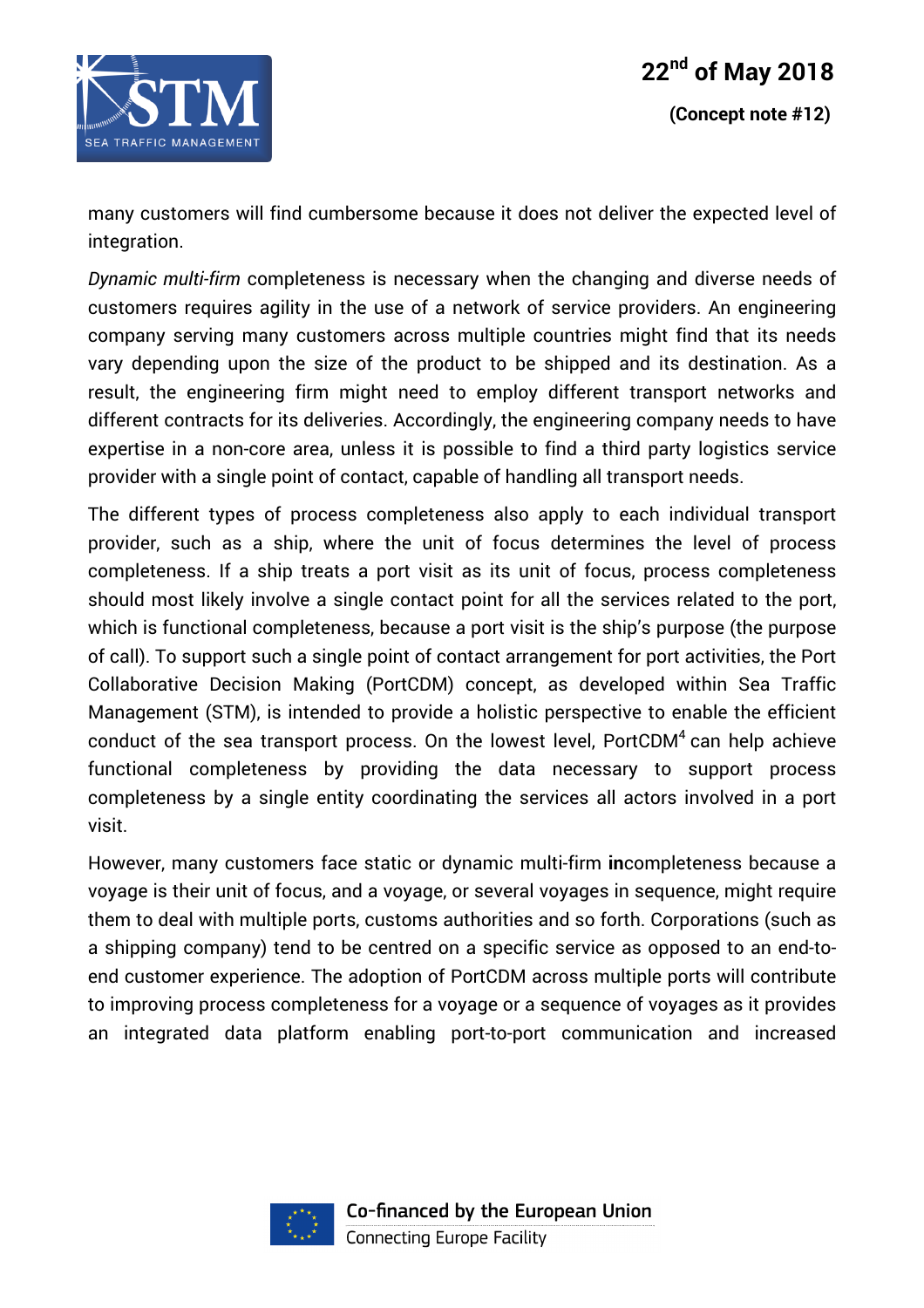

coordination possibilities.<sup>4</sup> Although this is a huge step forward, two conditions need to be met:

- 1. There must be a single agent with overall orchestration responsibility and the capability to achieve process completeness.
- 2. Every individual actor in the complete transport eco-system must as a minimum
	- a. Implement the digital messaging standard for all involved transport modes (such as STM standards for sea transports) for every communication
	- b. Every actor must provide accurate times for intentions and outcomes to support the coordination and optimization of the overall transport ecosystem, including port visit and voyage optimization.

We can gain further insights into process completeness by examining the different gaps identified in figure 1.

#### **Closing the gaps**

 $\overline{a}$ 

The absence of predefined options or choices for arranging the shipping of goods is the worst situation for customers as they become responsible for (1) putting together the various processes, (2) managing the coordination to ensure process completeness, and (3) handling the various modes of transport, including the handling of paperwork such as customs clearances.

An alliance solves the choice gap as it can provide an integrated service, but as long as the alliance members continue to operate as separate economic entities, especially with respect to information systems, the customer still has to manage data integration. We can think of a port as a loosely connected alliance of services, but loose linkages result in a lack of integration and the customer loses out on procedural efficiency.

Coordinated physical and informational integration can close the process gap so that the customer has only one point of contact. A port visit or the shipping of goods becomes a single transaction with seemingly a single entity. In this way, the complexity of integrating the various processes of a ship's visit or of a shipment is handled through a single interface. Behind this interface, data should be shared across information systems

<sup>4</sup> Lind M., Bergmann M., Haraldson S., Watson R.T., Michaelides M., Herodotou H., Voskarides S. (2018) Port-2-Port Communication Enabling Short Sea Shipping: Cyprus and the East Mediterranean, Concept note #5, STM Validation Project

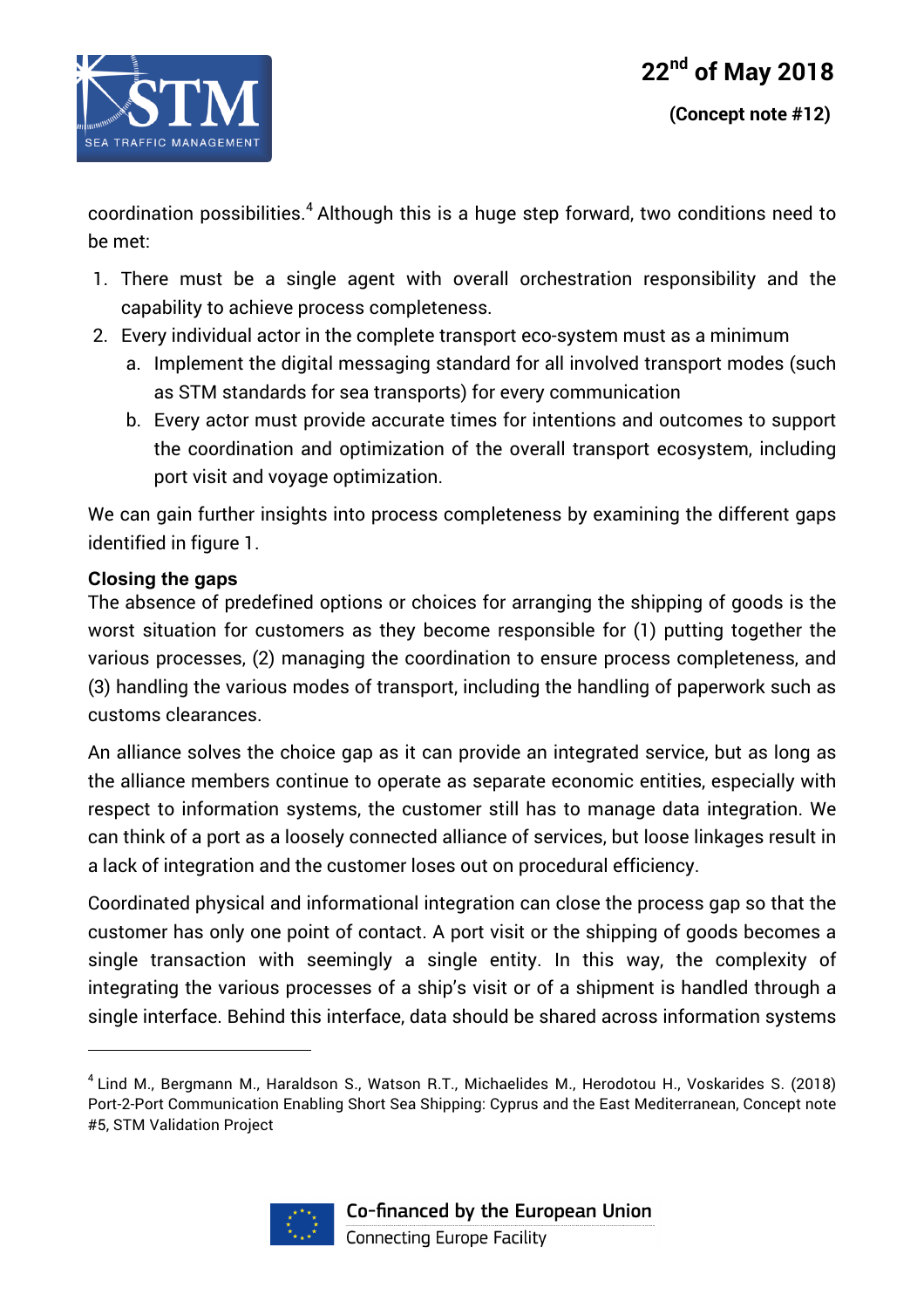

through standardized message exchanges so that the customer sees the complete picture of each stage of the process (as promoted by the S-211 standard<sup>5</sup>). In a perfect world, this complete picture should be based on a shared common situational awareness among the actors involved in providing services to customers.

#### **Moving forward on process completeness**

Accordingly, the choice gaps experienced in the transportation process need to be analysed and understood in order to devise appropriate process completeness strategies in the full transport ecosystem.

Elimination of the gaps can then be approached by designing a service system that will meet expressed and emerging needs. This will inevitably lead to an open system that can be dynamically expanded as required. The major challenge is to develop multimodal data exchange standards that enable all service providers to reliably exchange relevant data. This enables behind-the-scenes data exchange that permits customers to use a single interface to dynamically create a tailored collection of linked services. Imagine an interface where customers can sequence services using a drag-and-drop menu interface, in order to define process completeness and that the nominated parties subsequently execute the services seamlessly. To do this, the delivery of these compound services needs to be coordinated among the involved service providers. For example, a shipping company might have an on-board application with the digital capabilities to provide situational awareness for a forthcoming port call and to order all required port services.

The first stage is to close the choice gap for customers by creating a directory of electronic services that enables a customer or its agent to configure a process chain. Within the maritime sector, the maritime connectivity platform<sup>6</sup> is an initiative to enable a repertoire of possible maritime services for enhanced safety, efficiency, and environmental sustainable for a berth-to-berth sea voyage. Then the solution gap can be closed by standardized message exchange across the relevant providers. Finally, the

<sup>6</sup> Lind M., Bergmann M., Watson R.T., Haraldson S., Park J., Christensen T. (2018) From concept to implementation - an interplay between research and practice, Concept note #7, STM Validation project



<sup>5</sup> Lind M., Bergmann M., Watson R.T., Haraldson S., Park J., Gimenez J., Andersen T., Voorspuij J. (2018) Towards Unified Port Communications – from a project format to a global standard, Concept note #9, STM Validation Project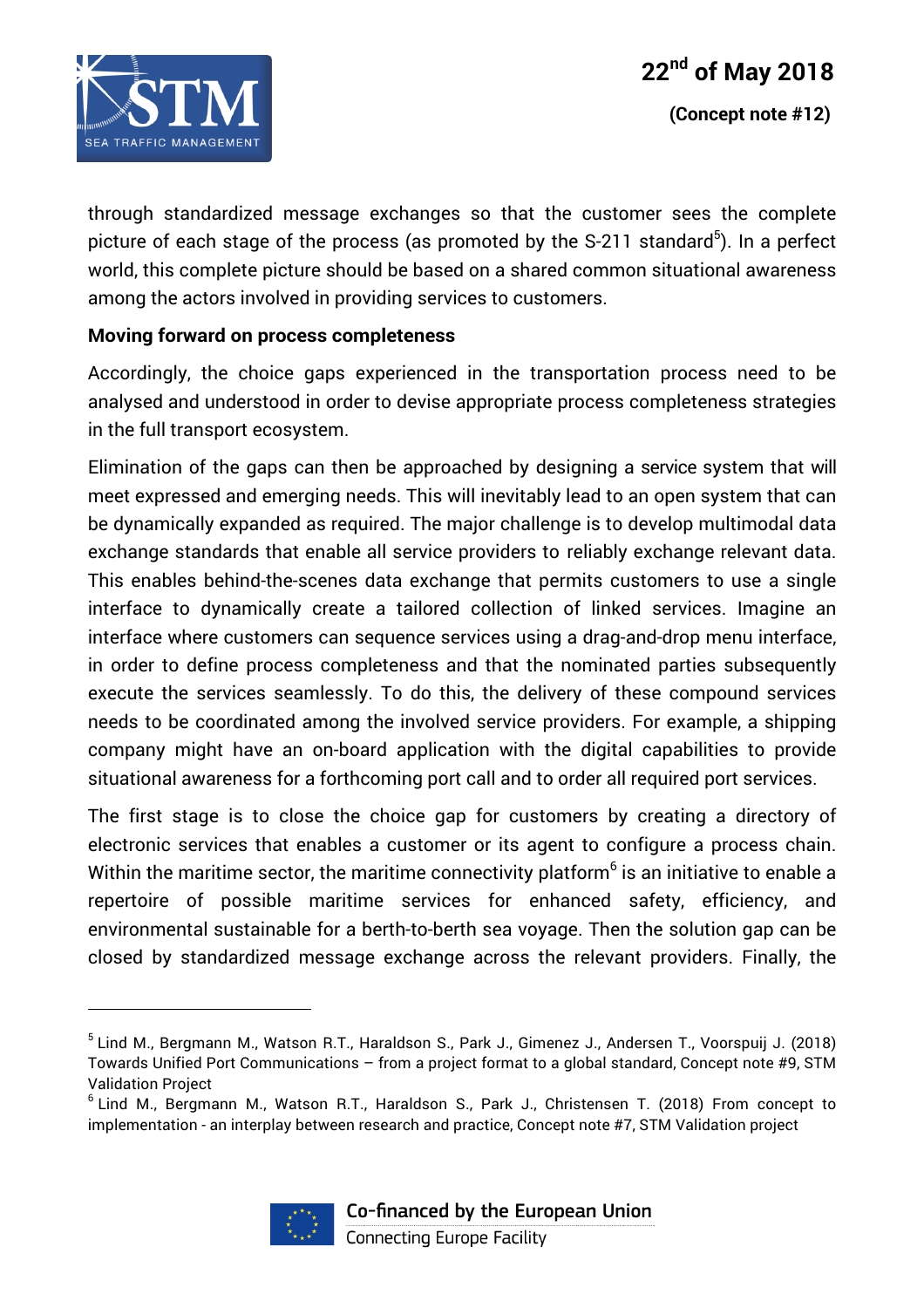

process gap can be collapsed through creating and managing process completeness as a whole rather than as a series of separate events. PortCDM is aimed at facilitating this collapse through the distribution of relevant data to continuously provide up-to-date situational awareness of the status of each of the events required to deliver an end-toend customer service.

#### **An example of process completeness**

Process completeness is a customer-centric view of service distribution. It emphasises the totality of the customer's expectations and the goal of a single transaction that embraces all the customer's needs. In the shipping industry, the cruise lines are closest to achieving process completeness<sup>7</sup> because they practice delivering a full-service experience, which on top of port-to-port operations includes flying the customer to the point of embarkation, providing onshore excursions, and flying the customer home from the discharge point. As choices multiply and complexity increases, successful process completeness can become a winning strategy.

Disney, a world leader in family entertainment, demonstrated its appreciation of process completeness about five years ago when, in further support of the services already described, it introduced the MagicBand, a one-billion dollar investment. In advance of a visit to Disney World guests are sent their MagicBand, which contains an RFID chip that can be used:

• to check in to a Disney resort

- to check in to Disney's Magical Express upon arrival.
- to unlock the guest's hotel room
- to enter theme parks, if admission tickets are linked to the guest's account.
- to access a resort's amenities, pool & laundry areas
- to use Disney Dining Plan credits, if the guest has purchased a Disney Dining Plan.
- to charge purchases to the guest's room, if linked to a credit card and a preestablished PIN.

 $^7$  Lind M., Andersen T., Bergmann M., Watson R.T., Haraldson S., Rygh T., Karlsson M., Kinn M. (2018) Coordinated value creation in Cruise Call Operations – The case of Port of Stavanger, Concept note #10, STM Validation project

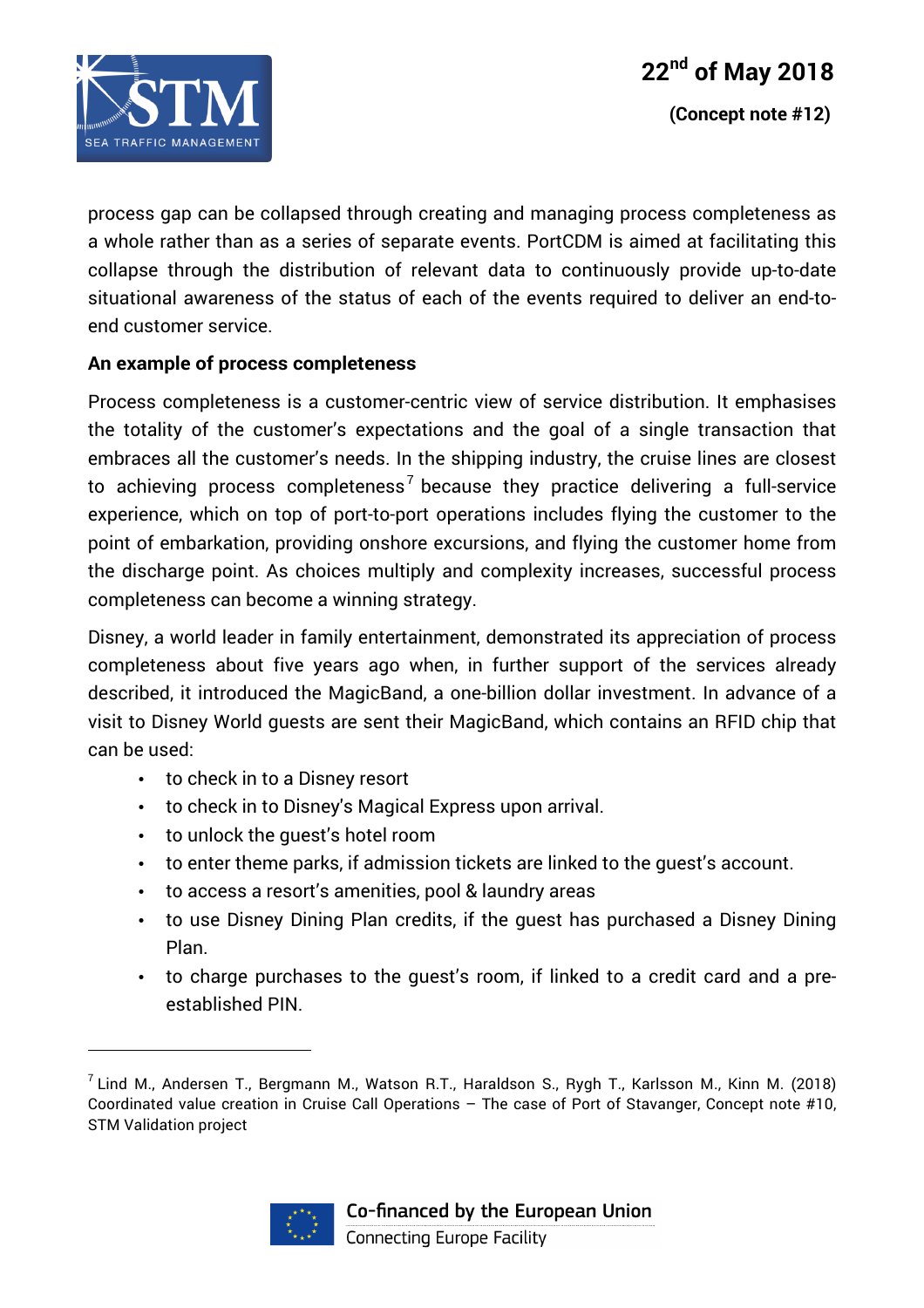

Another example of movement towards the process completeness concept is the current move in the automotive industry from selling cars to offering mobility-as-a-service. Whereas selling a car used to be the end of the sales relationship, it increasingly is the beginning of a relationship. Orchestrating all services required for mobility requires sourcing way-finding, parking, fuelling, maintenance, drive-home, insurance and other services so that the customer experiences a complete service from one provider. For the maritime sector this would be mean moving from offering a particular service along the transport process to end-to-end shipping as a service.

#### **PortCDM for achieving process completeness**

The transport process network is a sharing economy, where the network's resources are co-utilized by many parties. Indeed, we assert that the maritime industry pioneered the sharing economy centuries ago. Transport hubs, such as ports, are designed to enable many parties to use their facilities and services. Thus, they need to accommodate a wide variety of customers. To make efficient use of available resources, each hub might develop common procedures for operations within the hub, but these are likely to differ across hubs. The lack of standards impedes process completeness because it adds complexity to door-to-door operations.

PortCDM, as an enabler of the Sea Traffic Management (STM) concept, supports collaborative decision-making in a hub through standardized messaging (such as S-211). PortCDM with enhanced capabilities could manage resources to support maritime operations as a part of efficient integrated transport operations between modes. For many ports in the world, most of their income comes from providing infrastructure resources for rapid inter-modal shifting so high levels of integration can be a compelling offer.

The introduction of PortCDM (1) recognizes that customers seek process completeness for each shipment through a single transaction with a single entity as part of the entire door-to-door movement of people or goods, and (2) acknowledges that standards improve the efficiency of the co-utilization of resources. The introduction of containers in the maritime industries was an essential step towards co-utilization efficiency. <sup>8</sup> A

<sup>8</sup> Watson, Lind, & Haraldson. (2017). *Physical and digital innovation in shipping: seeding, standardizing, and sequencing*. Paper presented at the HICSS. https://scholarspace.manoa.hawaii.edu/handle/10125/41741

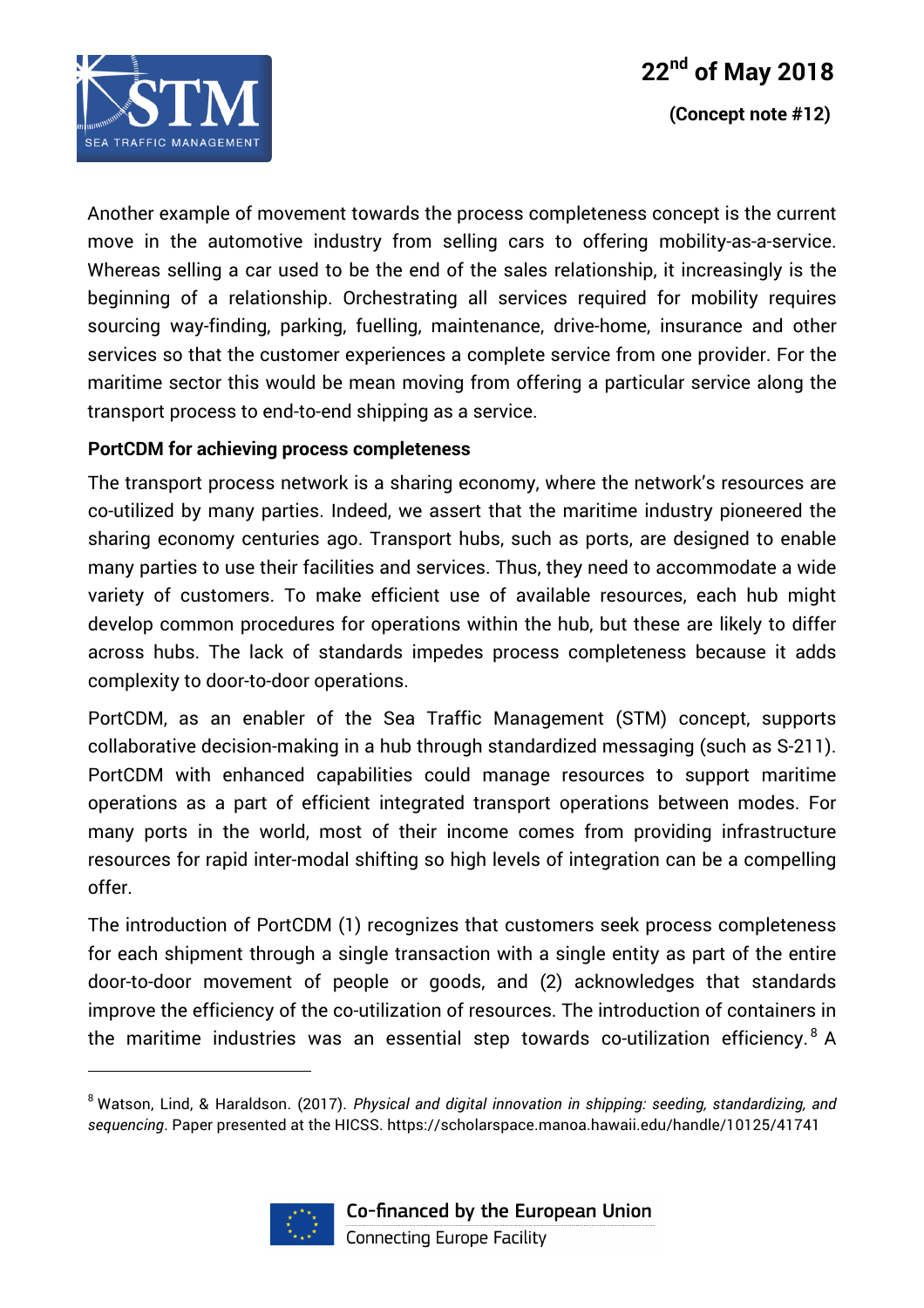

containerized cargo can be efficiently transported from one transport mode to another. We now need a 'containerization' of processes and data exchange to facilitate higher levels of efficiency. Containers solved a physical problem. Digitization is the path towards solving digital process and data integration problems across all hubs.

PortCDM is not tied to a single physical hub. It highlights that collaborative decisionmaking, as seen in AirportCDM, is required as an enabler of (sea)port performance as part of the entire transport network to achieve process completeness and higher levels of resource co-utilization. Furthermore, PortCDM will need to embrace AI and machine learning in order to bring efficiency to complex dynamic resource co-utilization within ports. Land transport sharing services rely on road navigation systems for route efficiency. Similarly, co-utilization across cargo sharing services will rely on information systems to handle cargo processing through the complete land, sea, and air transport network. Support systems will help a shipping agent, or similar entity, construct a process completeness chain and then execute the movement of cargo through this chain while keeping all concerned stakeholders fully informed of progress.

Inter-connected hubs are the physical necessity for providing the door-to-door service required for process completeness. PortCDM is the informational necessity for ports to contribute to process completion. PortCDM has some common features across all (sea)hubs, specific features for such a class of hub, and local characteristics for a particular instance. PortCDM must enable each of a hub's actors to contribute to overall process completeness through the integrated co-utilization of resources.

#### **Final words: The path to process completeness**

Meeting customers' process completeness expectations is a challenging target that needs to be addressed from both a hub and network perspective. Firstly, hubs could create a service centre that bundles hub services into a single offering. Thereafter, standardization of hub services could proceed to the point where the services required for a voyage or trip could be bundled into a single offering. Such bundling would most likely initially occur for a regularly scheduled service between two hubs, for example, the ferry service between Gothenburg and Frederikshavn. Beginning with process